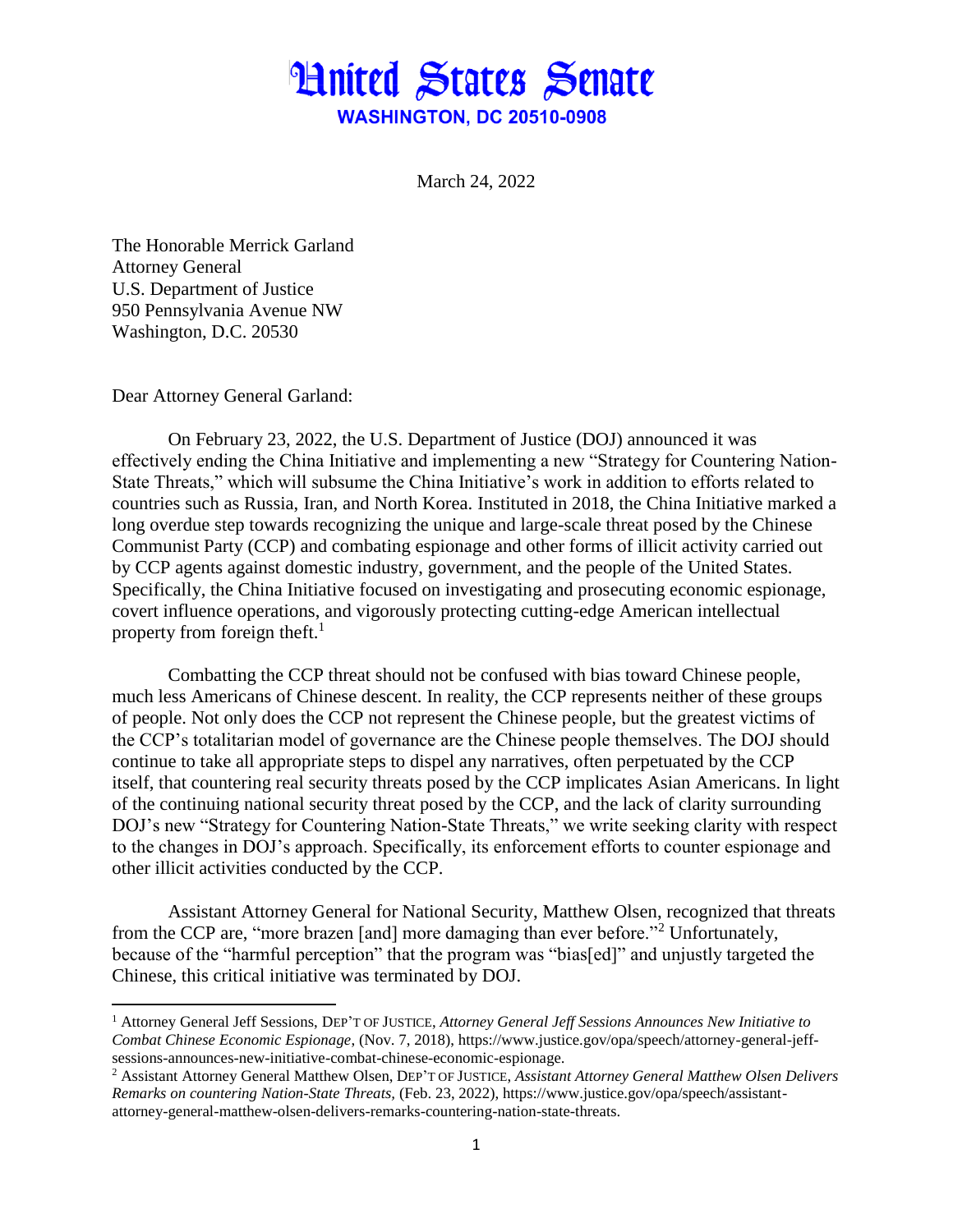Espionage often occurs at American universities and government agencies which are among the most vulnerable and highly sought-after targets of the CCP because they are responsible for conducting research in emerging fields that are critical to American innovation and are often well funded by federal research dollars. In the academic setting especially, the China Initiative has resulted in several successful prosecutions against individuals working for the CCP.<sup>3</sup> One of the most well-known is of Dr. Charles Lieber, former Chair of Harvard University's Chemistry and Chemical Biology Department.<sup>4</sup> Dr. Lieber was convicted of making false statements to authorities who later exposed his ties to the Chinese government. Dr. Lieber was also convicted of failing to report income received from the Wuhan University of Technology while conducting tax-payer funded research for the U.S. Department of Defense and other U.S. agencies.<sup>5</sup> This case is not an outlier.

If DOJ mishandled particular cases, pursued cases without sufficient evidence, or otherwise acted in a manner that raised legitimate concerns about racial bias or other improprieties, those problems should be addressed on a case-by-case basis. The wholesale abandonment of a national security initiative because of unproven allegations of racial profiling should not happen. As recently as January 31, 2022, FBI Director Christopher Wray reported that the FBI opened a new case investigating Chinese intelligence operations about every 12 hours.<sup>6</sup> Last month, AAG Olsen explained, "it is clear that the government of China stands apart" in the threat it presents to the United States "through its concerted use of espionage, theft of trade secrets, malicious cyber activity, transnational repression, and other tactics to advance its interests – all to the detriment of the United States. . . ."<sup>7</sup> The DOJ must prioritize ensuring the integrity of the American research enterprise, particularly in key fields that include artificial intelligence, biotechnology, big data, quantum computing, photonics and laser technology, robotics, semiconductors, 5G/6G, new and advanced materials, and aerospace technology.

Despite this critical moment and the high stakes, DOJ chose to disband its China Initiative in favor of a vague "Strategy for Countering Nation-State Threats" that appears to equate the unique and extensive threats from the CCP with those of other nation-state threats. What concrete policies and actions will emerge from this strategy, and their adequacy to the challenge at hand, remain to be seen. We urge DOJ to formally recognize and reprioritize the threat presented by the CCP to U.S. national security, and ask that you reconsider your decision to disband the China Initiative. In addition, we request that you respond to the following questions:

 $\overline{\phantom{a}}$ 

<sup>3</sup> Dep't of Justice, *Information About the Department of Justice's China Initiative and a Compilation of China-Related Prosecutions Since 2018*, (Nov. 19, 2021), https://www.justice.gov/archives/nsd/information-aboutdepartment-justice-s-china-initiative-and-compilation-china-related.

<sup>4</sup> Dep't of Justice, *Harvard University Professor Convicted of Making False Statements and Tax Offenses*, (Dec. 21, 2021), https://www.justice.gov/usao-ma/pr/harvard-university-professor-convicted-making-false-statements-andtax-offenses.

 $^5$  Id.

<sup>6</sup> Christopher Wray, *Countering Threats Posed by the Chinese Government Inside the U.S.*, (Jan. 31, 2022), https://www.fbi.gov/news/speeches/countering-threats-posed-by-the-chinese-government-inside-the-us-wray-013122.

<sup>7</sup> Assistant Attorney General Matthew Olsen, DEP'T OF JUSTICE, *Assistant Attorney General Matthew Olsen Delivers Remarks on countering Nation-State Threats,* (Feb. 23, 2022), https://www.justice.gov/opa/speech/assistantattorney-general-matthew-olsen-delivers-remarks-countering-nation-state-threats.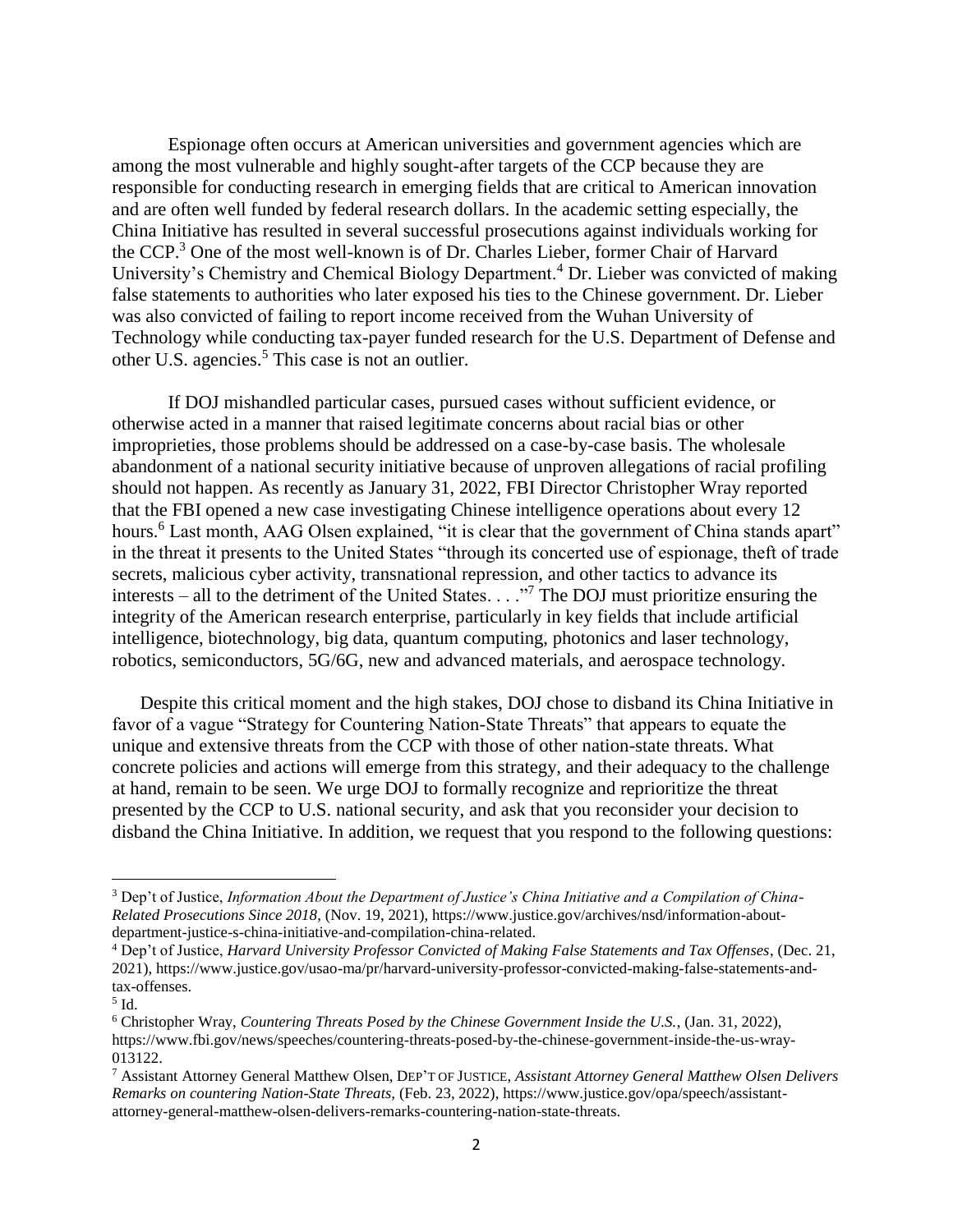- 1. What concrete changes are expected from the Department of Justice as it relates to prosecutorial or investigative discretion in transitioning from the China Initiative to the "Strategy for Countering Nation-State Threats?"
- 2. Many of our administrative agencies and universities lack the manpower, expertise, or enforcement powers to adequately deter, uncover, or punish actors working for the CCP. With those limits in mind, what role will these entities play, if any, in the Department of Justice's new initiative?
- 3. Because of the nature of many of these cases, perpetrators are often charged with disclosure violations, false statements, or fraud, in order to disrupt CCP malign actions. Given your reference to the White House Office of Science and Technology's changed guidance for correcting incomplete, incorrect, or false disclosures, how heavily will corrected statements "counsel against criminal prosecutions?"
- 4. Given that the CCP often, though by no means exclusively, seeks out recruits from within the Chinese diaspora, if future prosecutions by the DOJ resulted in a "racially disparate impact," or one that activists allege creates a "chilling atmosphere for scientists," will your Department continue to "use all of [its] tools to block authoritarian regimes that seek to extend their tactics of repression beyond their shores?"
- 5. Assistant Attorney General Olsen represented that safeguarding the integrity of research institutions is a matter of national security. He also stated that equally important is "ensuring that we continue to attract the best and the brightest researchers and scholars to our country from all around the world." Given that the CCP actively recruits the world's leading science and technology innovators and has crafted policies to develop key technologies, shouldn't universities and the Justice Department's initiative account for this unique threat?

Thank you for your prompt attention to this important issue.

Sincerely,

 $m_{\rm k}$  th

Marco Rubio **Mike Lee** U.S. Senator U.S. Senator

Bill Cassidy, M.D.

Bill Cassidy, M.D. Ted Cruz U.S. Senator U.S. Senator

Main